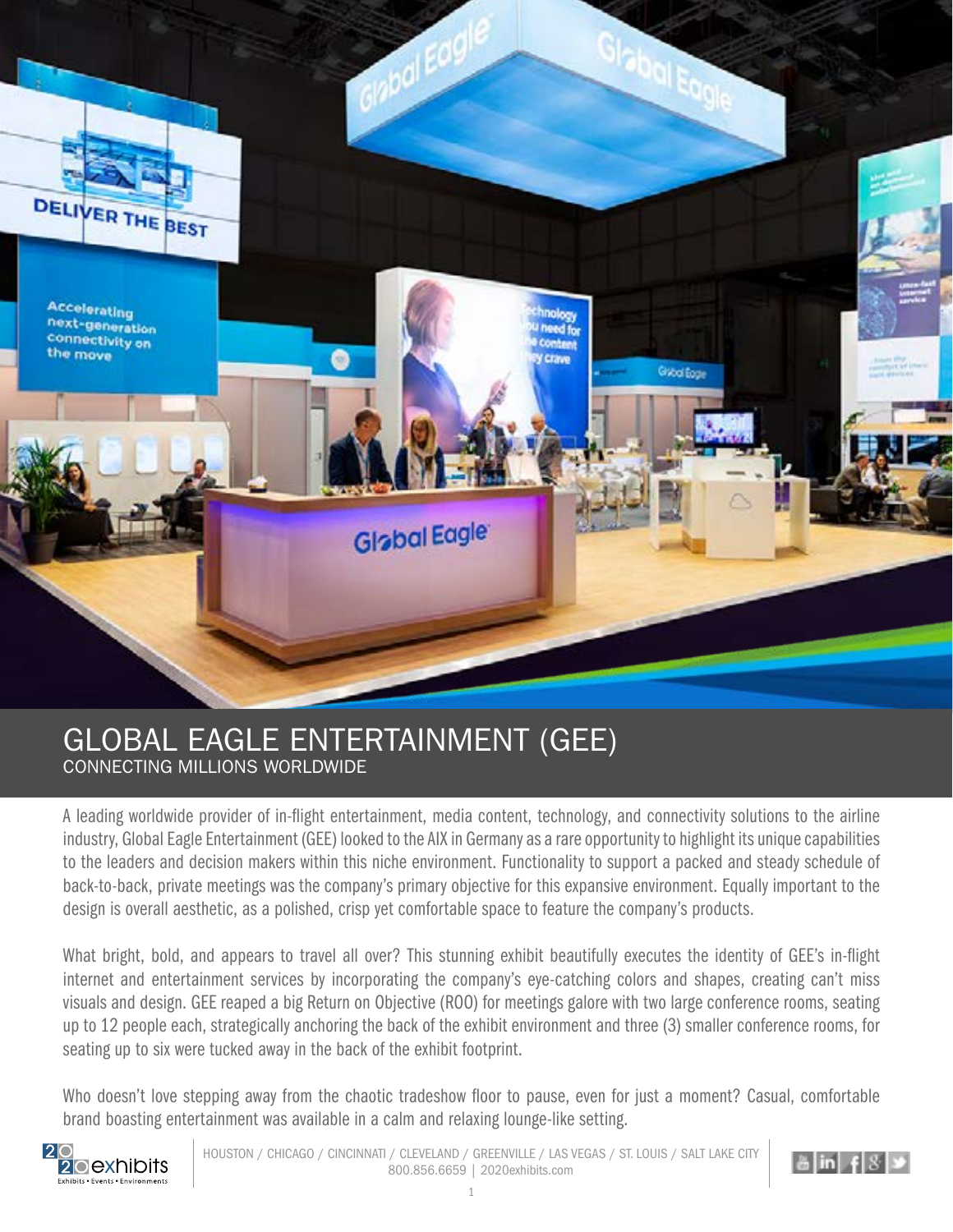

The technology took center stage throughout the space with two comfortable and modern lounge areas strategically placed across the exhibit, allowing for relaxing conversation. With the overall functionality serving as captain of this exhibit experience, the design incorporates clever and creative ways as the wind to push forward engagement for guests to experience the company's product line of in-flight media.